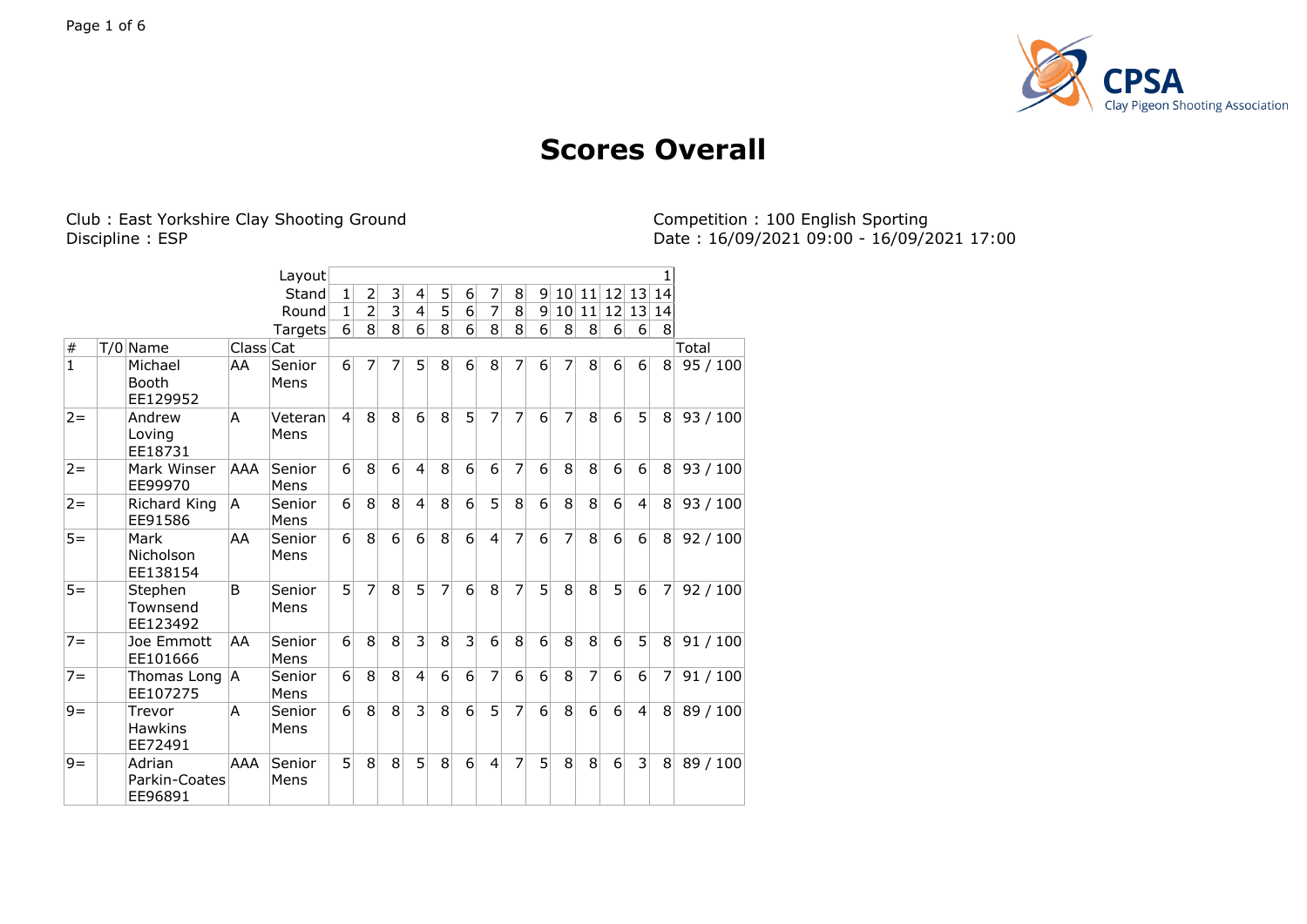

| 11     | Ron Chipman   A<br>EE142708             |              | Junior<br>Mens  | 61               | 6              | 7              | 4              | 8              | 5              | 8                       | 8               | 6              | 6              | 7              | 51              | 6               | 6              | 88/100   |
|--------|-----------------------------------------|--------------|-----------------|------------------|----------------|----------------|----------------|----------------|----------------|-------------------------|-----------------|----------------|----------------|----------------|-----------------|-----------------|----------------|----------|
| 12     | Leslie Meynell B<br>EE121275            |              | Senior<br>Mens  | 6 <sup>1</sup>   | 8              | 7              | 3              | 8              | 6              | 6                       | 8               | 6              | 7              | 7              | 6               | 3               | 6 <sup>1</sup> | 87 / 100 |
|        | 13=Yes Steven Csehi  A<br>EE82796       |              | Veteran<br>Mens | $\vert 4 \vert$  | 8              | $\overline{7}$ | 5              | 8              | 5              | 5                       | 7               | 6              | 6              | $6 \mid$       | 6               | $\overline{4}$  | 8              | 85 / 100 |
| $13 =$ | James Gott<br>EE114054                  | A            | Senior<br>Mens  | $\overline{5}$   | 8              | 8              | $\overline{3}$ | 7              | $\overline{2}$ | 7                       | 8               | 6              | 7              | $6 \mid$       | $\overline{6}$  | 5               | 7              | 85 / 100 |
| $13 =$ | Richard<br><b>Atkins</b><br>EE130511    | AA           | Senior<br>Mens  | $6 \mid$         | 6              | $\overline{6}$ | $\overline{4}$ | 8              | $\overline{5}$ | $\overline{6}$          | $\overline{7}$  | 6              | 7              | $\overline{7}$ | 6               | $\vert 4 \vert$ | 7              | 85 / 100 |
| $13=$  | Archie Pope<br>EE133478                 | A            | Junior<br>Mens  | 5                | 8              | $\overline{7}$ | 5              | 6              | 6              | $6 \overline{6}$        | 8               | $\overline{4}$ | 6              | 7              | 5               | 5               | 7              | 85 / 100 |
| $17=$  | Eric Warring<br>EE67792                 | A            | Veteran<br>Mens | 3 <sup>1</sup>   | 8              | 8              | 6              | 8              | 6              | 7                       | 8               | 6              | 5              | 5              | 6               | $\overline{2}$  | 6 <sup>1</sup> | 84 / 100 |
|        | $17 =$ Yes Andre<br>Maughan<br>EE136102 | А            | Senior<br>Mens  | $\overline{6}$   | $\overline{7}$ | $\overline{6}$ | 5              | $\overline{7}$ | 5              | 7                       | $\overline{7}$  | 5              | $\overline{7}$ | 5              | $6\overline{6}$ | $\vert 4 \vert$ | 7              | 84 / 100 |
| $17 =$ | Andrew<br>Wilson<br>EE143653            | A            | Senior<br>Mens  | 6                | 7              | 8              | 6              | 6              | 6              | $\overline{4}$          | 7               | 6              | 7              | 6              | 6               | $\vert$         | 5              | 84 / 100 |
| $20 =$ | Leslie Taylor<br>EE27640                | A            | Veteran<br>Mens | 3                | 7              | 7              | 6              | 7              | 5              | $\overline{4}$          | 6               | 6              | 8              | 7              | 6               | 4               | 7              | 83 / 100 |
| $20 =$ | Joseph<br>Lightowler<br>EE144503        | <sub>B</sub> | Senior<br>Mens  | $6 \overline{6}$ | 8              | 8              | 3              | 6              | 5              | $\overline{4}$          | 7               | 6              | 7              | 6              | 6               | 5               | 6              | 83 / 100 |
| $20 =$ | Michael<br>Smith<br>EE132951            | A            | Senior<br>Mens  | $\overline{4}$   | 7              | 8              | $\overline{4}$ | 8              | 6              | 6                       | 7               | 5              | 6              | 6              | 5               | $\vert$         | 7              | 83 / 100 |
|        | $20 = \text{Yes}$ T Bell                | AA*          | Senior<br>Mens  | 5                | 7              | 6              | $\overline{2}$ | 8              | $\overline{4}$ | 7                       | 7               | 6              | 7              | 8              | 6               | $\overline{4}$  | 6              | 83 / 100 |
| $24 =$ | Andrew<br>Watson<br>EE110356            | A            | Senior<br>Mens  | 5                | 7              | 6              | 5              | 8              | 5              | $\overline{4}$          | $6\overline{6}$ | 6              | 7              | 8              | 6               | $\overline{2}$  | 7              | 82 / 100 |
| $24 =$ | Darren Harris B<br>EE128303             |              | Senior<br>Mens  | 5                | 8              | 6              | 5              | 8              | 5              | $\overline{4}$          | 6               | 6              | 8              | 7              | 5               | $\overline{4}$  | 5              | 82 / 100 |
| $24 =$ | John Harrison B<br>EE108856             |              | Veteran<br>Mens | $\vert$          | 7              | 6              | 5              | 5              | 6              | $\overline{\mathbf{4}}$ | 7               | 6              | 7              | 7              | 6               | 6               | 6              | 82 / 100 |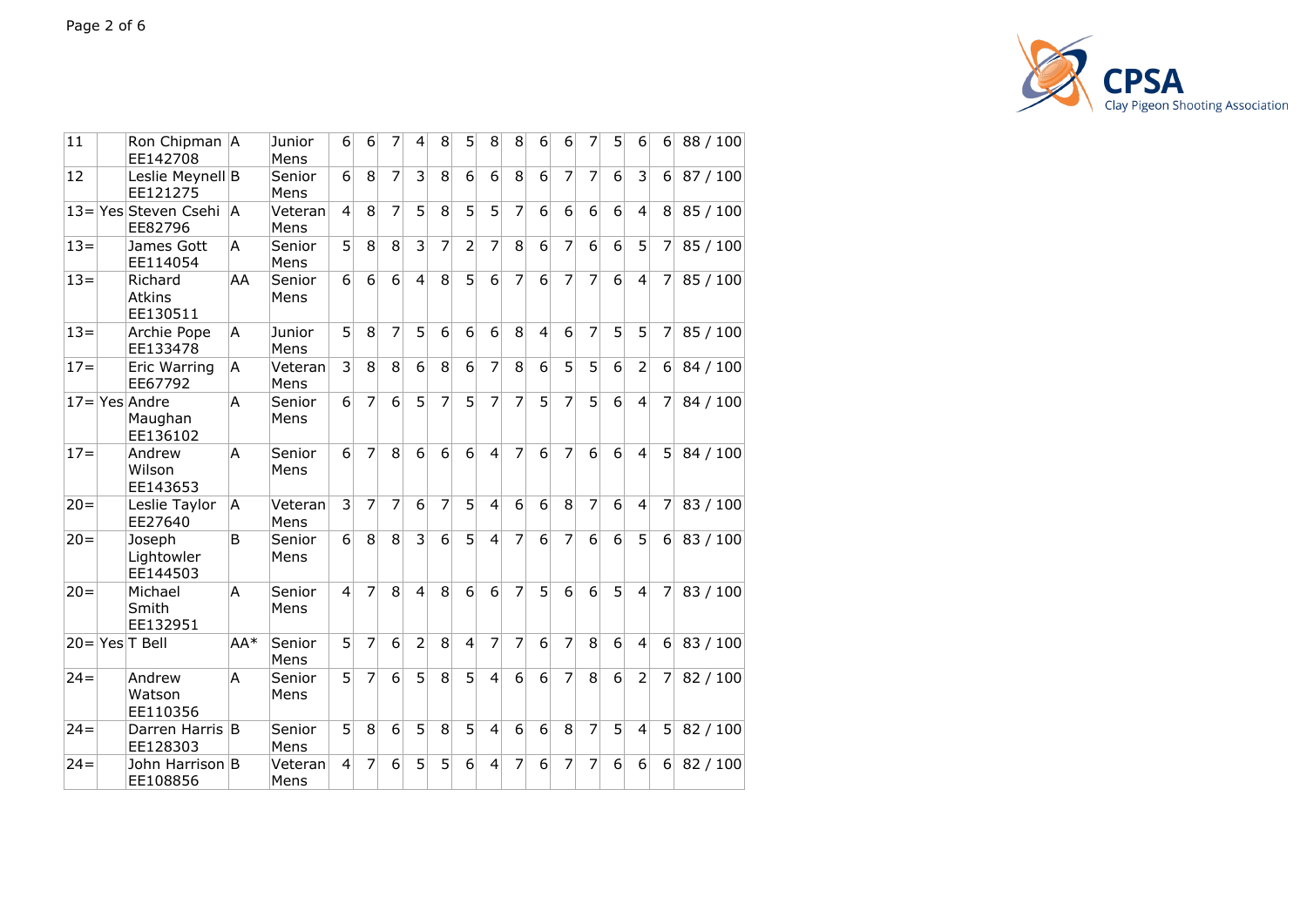

| $24 =$ | Jonathan<br>Randerson<br>EE39574         | A            | Veteran<br>Mens | $6 \mid$         | 8              | 8              | 5               | 5              | 5              | 8                | $\overline{4}$ | 5               | 5 <sup>1</sup> | $6 \mid$       | 6              | $\vert 4 \vert$  | 71             | 82/100   |
|--------|------------------------------------------|--------------|-----------------|------------------|----------------|----------------|-----------------|----------------|----------------|------------------|----------------|-----------------|----------------|----------------|----------------|------------------|----------------|----------|
|        | $24 = Yes$ S Lill                        | $B*$         | Senior<br>Mens  | 5                | 6              | $\overline{7}$ | $\overline{a}$  | 8              | $\overline{2}$ | 5                | 7              | 6               | 8              | 5              | 6              | $6 \overline{6}$ | 7              | 82 / 100 |
| $29 =$ | Michael Hall<br>EE132149                 | A            | Senior<br>Mens  | 6                | 7              | 5              | 3               | 7              | 5              | 6                | 6              | $\overline{4}$  | 8              | $\overline{7}$ | 5              | 5                | 7              | 81/100   |
| $29 =$ | Grant<br>Davidson<br>EE38259             | B            | Veteran<br>Mens | 5                | 5              | 6              | 5               | 8              | $\overline{4}$ | $\overline{7}$   | 6              | 6               | $\overline{7}$ | 7              | $\overline{4}$ | 3                | 8              | 81/100   |
|        | 29=Yes S Mitchell                        | $A^*$        | Mens<br>Senior  | $\overline{6}$   | 6              | $\overline{7}$ | $\overline{4}$  | $\overline{7}$ | $\overline{6}$ | 7                | 8              | $\overline{2}$  | $\overline{5}$ | 8              | $\overline{6}$ | $\overline{2}$   | 7              | 81/100   |
| $32 =$ | Colin Smith<br>EE36730                   | B            | Veteran<br>Mens | $\overline{4}$   | 8              | 8              | $\overline{5}$  | 8              | $\overline{4}$ | $\overline{5}$   | 5              | $\overline{5}$  | $\overline{5}$ | $\overline{7}$ | 5              | $\overline{3}$   | 8              | 80 / 100 |
|        | 32=Yes David Rae<br>EE96593              | B            | Veteran<br>Mens | $\overline{3}$   | 6              | 8              | $\overline{5}$  | 6              | $\overline{5}$ | $6 \overline{6}$ | $\overline{7}$ | 6               | $\overline{7}$ | $6 \mid$       | 6              | $\overline{4}$   | 5 <sup>1</sup> | 80 / 100 |
|        | $32 = Yes$ Alan<br>Menhennet<br>EE104393 | <sub>B</sub> | Veteran<br>Mens | $6 \mid$         | 6              | $\overline{7}$ | $\vert 4 \vert$ | 8              | $\overline{4}$ | $\overline{6}$   | 6              | 5               | 5              | 6              | 6              | $\vert 4 \vert$  | 7              | 80 / 100 |
| $35 =$ | Peter Nolan<br>EE143610                  | B            | Senior<br>Mens  | 5                | 6              | 7              | 3               | 8              | 6              | 6                | 6              | 6               | 7              | 5              | 6              | $\overline{4}$   | 4              | 79 / 100 |
|        | $35 =$ Yes David Naylor<br>EE96994       | A            | Veteran<br>Mens | 5                | $\overline{7}$ | 7              | $\overline{4}$  | 8              | $\overline{5}$ | $\overline{4}$   | $\overline{7}$ | $\overline{5}$  | 6              | 8              | $\overline{5}$ | $\overline{2}$   | 6              | 79 / 100 |
|        | $35 =$ Yes Anthony<br>Orchel<br>EE99287  | A            | Veteran<br>Mens | $\overline{4}$   | 7              | $\overline{7}$ | 5               | 6              | $\overline{4}$ | 6                | 7              | 6               | $\overline{4}$ | 6              | 6              | $\overline{4}$   | 7              | 79 / 100 |
|        | 38=Yes Tony Allerton   A<br>EE39295      |              | Veteran<br>Mens | $\overline{4}$   | $\overline{7}$ | 8              | 5               | $\overline{7}$ | $\overline{4}$ | $5\overline{)}$  | $\overline{7}$ | 6               | 5              | 6              | $\overline{4}$ | 3                | 7              | 78 / 100 |
| $38 =$ | Thomas<br><b>Booth</b><br>EE124132       | A            | Senior<br>Mens  | $6 \mid$         | 8              | 7              | $\overline{2}$  | 6              | $\mathbf{1}$   | $\overline{6}$   | 8              | 5               | 5              | $\overline{7}$ | 5              | $\overline{4}$   | 8 <sup>1</sup> | 78 / 100 |
| $38 =$ | Jonathan<br>Hutchinson<br>EE133502       | B            | Senior<br>Mens  | $6 \overline{6}$ | $\overline{7}$ | 5              | 4               | 6              | $\overline{5}$ | $\overline{6}$   | 3              | $6\overline{6}$ | 7              | 8              | 6              | $\overline{4}$   | 5 <sup>1</sup> | 78 / 100 |
| $38 =$ | Mike Haw<br>EE30866                      | C            | Veteran<br>Mens | $\overline{4}$   | 6              | 6              | 3               | 8              | 6              | 5                | 7              | 6               | 5              | 4              | 6              | $\overline{4}$   | 8              | 78 / 100 |
| $38 =$ | Charles<br>Dawson<br>EE5333              | A            | Veteran<br>Mens | 5                | 7              | 8              | 3               | 7              | 3              | 6                | 7              | 6               | 6              | 4              | 6              | 5                | 5              | 78 / 100 |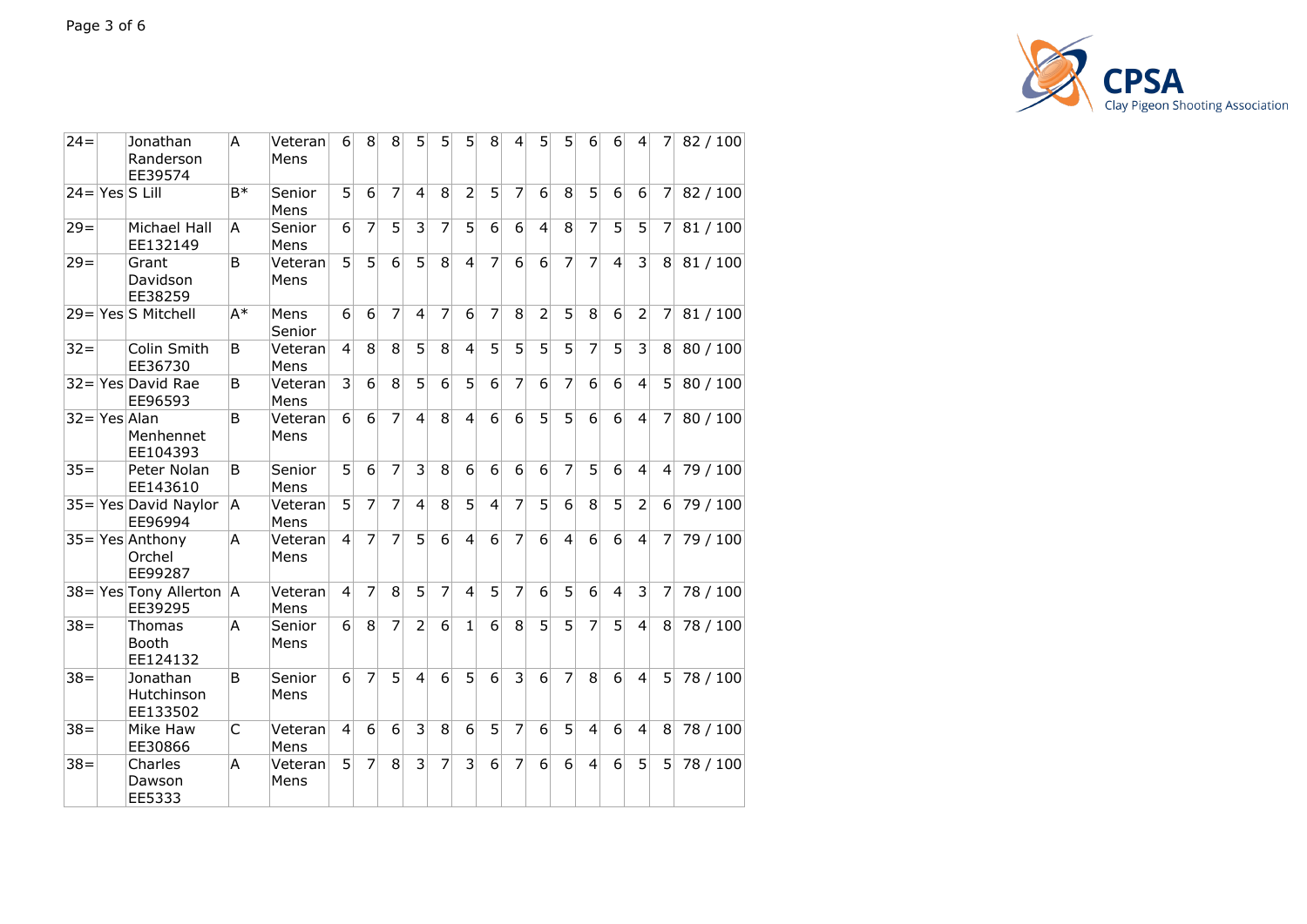

|        | $43=$ Yes Darryl Taylor $ B^* $<br>EE42961 |       | Veteran<br>Mens  | 5              | 7              | 7               | $\overline{4}$           | 7              | 6                       | 4                       | 3                | 5 <sup>1</sup>   | 7                       | 7 <sup>1</sup>  | 51               | 2                       | 7 <sup>1</sup>   | 76 / 100 |
|--------|--------------------------------------------|-------|------------------|----------------|----------------|-----------------|--------------------------|----------------|-------------------------|-------------------------|------------------|------------------|-------------------------|-----------------|------------------|-------------------------|------------------|----------|
|        | 43= Yes Rachel Carrie B<br>EE122119        |       | Senior<br>Ladies | $\overline{4}$ | 8              | 3               | 3                        | 7              | 6                       | 5                       | 4                | $6 \overline{6}$ | 6                       | 8               | 6                | $\overline{4}$          | 6 <sup>1</sup>   | 76 / 100 |
| $45 =$ | Paul Bulman<br>EE91434                     | B.    | Veteran<br>Mens  | $\vert$        | 8              | $\overline{7}$  | $\overline{\phantom{a}}$ | 6              | 6                       | $\overline{\mathbf{4}}$ | 7                | $6 \overline{6}$ | 8                       | 1               | $\overline{5}$   | $6 \mid$                | 5 <sup>1</sup>   | 75 / 100 |
| $45 =$ | Richard<br><b>Blacker</b><br>EE73033       | B     | Veteran<br>Mens  | 4              | 7              | 7               | $\overline{a}$           | $\overline{4}$ | 6                       | 4                       | $\overline{4}$   | $\overline{6}$   | 7                       | 5               | 5                | 5                       | 7                | 75 / 100 |
|        | $ 47= Yes  Paul Gillespie B$<br>EE109839   |       | Veteran<br>Mens  | 6              | 6              | $6\overline{6}$ | $\overline{2}$           | 8              | $\overline{4}$          | $\overline{6}$          | 5                | 5                | 5                       | 5               | 5                | $\overline{4}$          | 7                | 74 / 100 |
| $47 =$ | John<br>Cockerham<br>EE144605              | C     | Veteran<br>Mens  | 6              | $\overline{7}$ | 5               | $\overline{\mathbf{4}}$  | 8              | $\overline{4}$          | $\overline{7}$          | $\overline{7}$   | 6                | 5                       | $\overline{4}$  | $\overline{5}$   | $\overline{3}$          | 3                | 74 / 100 |
| $47=$  | Alex Peoples<br>EE140352                   | $B*$  | Senior<br>Mens   | 5              | 8              | 5               | $\overline{2}$           | 7              | 5                       | $\overline{4}$          | 7                | 6                | 8                       | 4               | $\overline{4}$   | $\overline{4}$          | 5                | 74 / 100 |
| 50     | Yes Martyn<br>Shepherd<br>EE123915         | B     | Senior<br>Mens   | 6              | $\overline{7}$ | $\overline{5}$  | $\overline{3}$           | 8              | $\overline{5}$          | $\overline{5}$          | $\overline{3}$   | 6                | $\overline{\mathbf{4}}$ | $\overline{7}$  | $\overline{4}$   | $\overline{4}$          | 6                | 73 / 100 |
|        | 51=Yes Peter Warren   A<br>EE129603        |       | Senior<br>Mens   | 5              | 6              | 7               | 1                        | 7              | $\overline{4}$          | $\overline{2}$          | 5                | $\overline{4}$   | 6                       | 7               | 6                | $\overline{4}$          | 8                | 72 / 100 |
|        | $51 =$ Yes David Barnett B*<br>EE62515     |       | Senior<br>Mens   | 3              | 7              | 6               | $\overline{4}$           | 7              | $\overline{4}$          | $\overline{4}$          | $6 \mid$         | 5                | 5                       | 7               | $6 \overline{6}$ | 3                       | 5                | 72 / 100 |
| $51 =$ | John Toombs B<br>EE141521                  |       | Veteran<br>Mens  | 6              | 8              | 6               | 3                        | $\overline{4}$ | $\overline{3}$          | $\overline{4}$          | $6 \overline{6}$ | $\overline{4}$   | 6                       | $\overline{7}$  | $\overline{4}$   | $\overline{4}$          | 7                | 72 / 100 |
|        | $51 =$ Yes David Warren   B*<br>EE127879   |       | Veteran<br>Mens  | 4              | 7              | 6               | $\overline{a}$           | 8              | $\overline{5}$          | $\overline{3}$          | $6 \mid$         | $\overline{6}$   | 7                       | $\overline{4}$  | 5                | $\overline{2}$          | 5 <sup>1</sup>   | 72/100   |
| $55 =$ | Terry Deakin<br>EE40417                    | lC.   | Veteran<br>Mens  | 3              | 7              | $\overline{7}$  | 3                        | 5              | $\overline{4}$          | 5                       | 8 <sup>1</sup>   | 5                | 5                       | $\vert 4 \vert$ | $6 \overline{6}$ | $\overline{4}$          | 5 <sup>1</sup>   | 71/100   |
| $55 =$ | Mark Griffith<br>EE135017                  | B     | Senior<br>Mens   | 5              | 5              | 7               | 5                        | 8              | $\overline{3}$          | $\overline{4}$          | $\overline{2}$   | 6                | $\overline{5}$          | $\overline{7}$  | $\overline{5}$   | $\overline{3}$          | 6                | 71/100   |
| $55 =$ | Yes N Harrison                             | B*    | Ladies           | 5              | 7              | 5               | 5                        | 6              | 6                       | 5                       | 5 <sup>1</sup>   | 5                | $\overline{4}$          | $6\vert$        | 5 <sup>1</sup>   | $\overline{4}$          | 3 <sup>1</sup>   | 71/100   |
| 58     | Yes John Vining<br>EE23945                 | C     | Veteran<br>Mens  | 5              | $\overline{5}$ | $\overline{7}$  | $\overline{3}$           | 7              | 3                       | $\mathbf{1}$            | $\overline{4}$   | 6                | 6                       | $\overline{4}$  | 6                | 5                       | $6 \overline{6}$ | 68 / 100 |
| $59=$  | Mick Sheffield B<br>EE85600                |       | Veteran<br>Mens  | $6 \mid$       | 6              | 5               | $\overline{2}$           | 5              | 6                       | 6                       | 3                | 6                | 6                       | $\overline{2}$  | $6 \overline{6}$ | $\overline{2}$          | $6 \overline{6}$ | 67/100   |
|        | 59=Yes David Baker<br>EE131939             | $C^*$ | Senior<br>Mens   | 6              | 8              | 8               | 4                        | 6              | $\overline{\mathbf{3}}$ | 5                       | 6                | $\overline{4}$   | $\overline{3}$          | $\overline{2}$  | $\overline{3}$   | $\overline{\mathbf{3}}$ | $6 \overline{6}$ | 67/100   |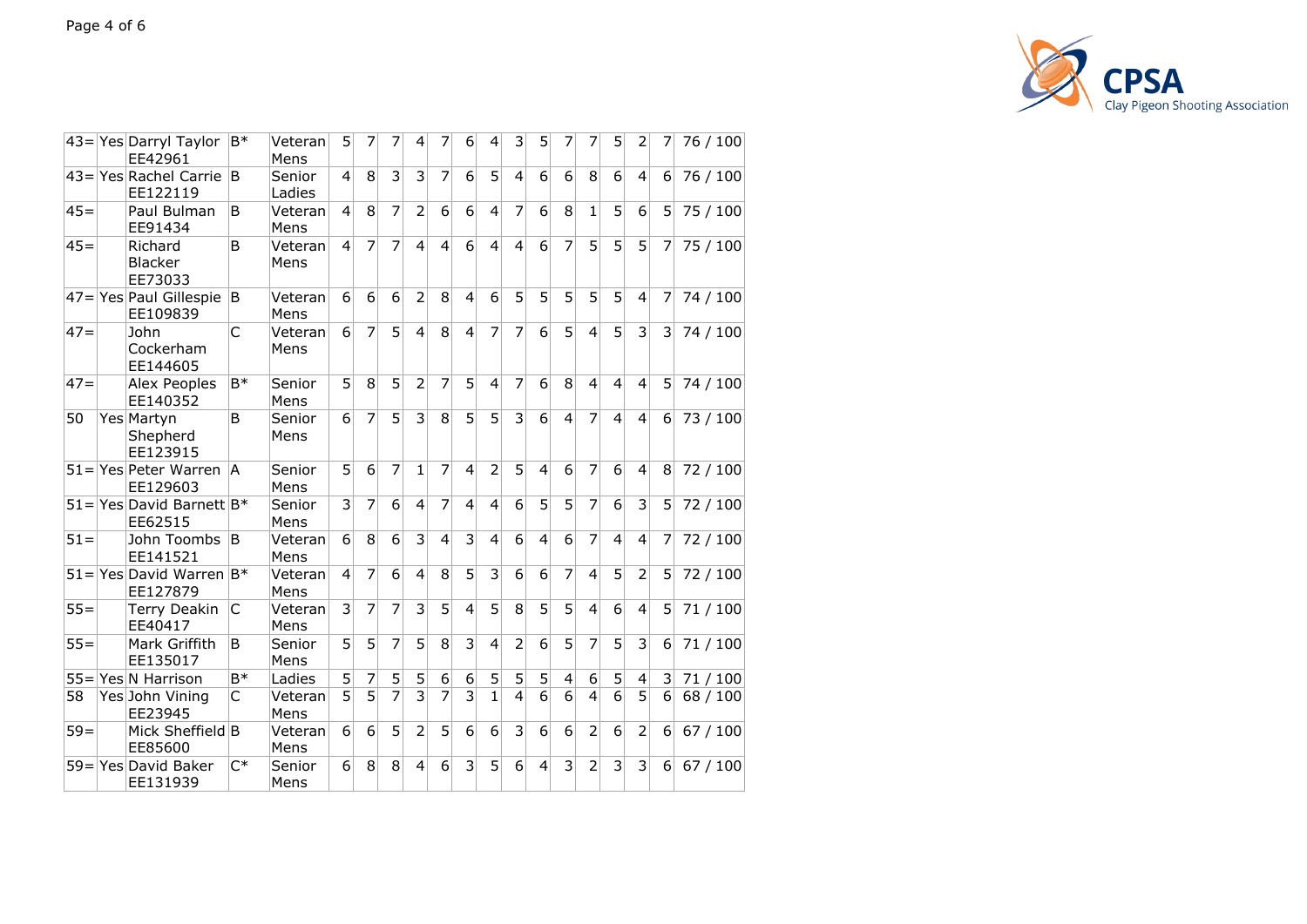

|        | 59 = Yes Vincent<br>Flavell<br>EE33675  | C              | Veteran<br>Mens  | 3              | 6                       | 6              | 5              | 5              | 5              | 3                       | 6                       | 5              | 6                       | 4              | $\overline{4}$          | 2              | 7              | 67/100   |
|--------|-----------------------------------------|----------------|------------------|----------------|-------------------------|----------------|----------------|----------------|----------------|-------------------------|-------------------------|----------------|-------------------------|----------------|-------------------------|----------------|----------------|----------|
|        | 62= $Yes Clyde Sinclude $<br>EE144937   |                | Senior<br>Mens   | 5              | $\overline{2}$          | 5              | 5              | $\overline{7}$ | 3              | 3                       | 7                       | $\overline{a}$ | 6                       | 4              | 6                       | 3              | 6 <sup>1</sup> | 66 / 100 |
|        | $62 =$ Yes C Hartshorne                 | $C^*$          | Senior<br>Mens   | $\overline{4}$ | 7                       | 7              | $\overline{2}$ | $\overline{7}$ | 5              | $\overline{\mathbf{4}}$ | 6                       | $\overline{4}$ | 6                       | $\overline{2}$ | $\overline{\mathbf{4}}$ | 3              | 5              | 66 / 100 |
| 64     | Yes P Henson                            | $C^*$          | Senior<br>Mens   | 5              | 5                       | 5              | 2              | 6              | 6              | $\mathbf{1}$            | 5                       | 6              | 7                       | 5              | $\overline{5}$          | 3              | 4              | 65/100   |
| 65     | San<br>Khreibani<br>EE145415            | $C^*$          | Senior<br>Mens   | 5              | 7                       | 5              | 3              | $\overline{7}$ | 3              | 2                       | $\overline{\mathbf{4}}$ | 5              | 5                       | $\overline{2}$ | 6                       | $\overline{2}$ | 8              | 64 / 100 |
|        | $66 = Yes$ Hayley<br>Denoon<br>EE131044 | $\mathsf{C}$   | Senior<br>Ladies | $\overline{5}$ | 6                       | $\overline{3}$ | $\overline{3}$ | $\overline{7}$ | $\mathbf{1}$   | $\overline{4}$          | $\overline{4}$          | $\overline{4}$ | 8                       | 3              | $\overline{6}$          | $\overline{4}$ | 5 <sup>1</sup> | 63/100   |
|        | 66=Yes Michael<br>Walker<br>EE144280    | C              | Veteran<br>Mens  | $\overline{4}$ | $\overline{\mathbf{4}}$ | 8              | 3              | 8              | $\overline{4}$ | 2                       | 6                       | 6              | 5                       | $\overline{2}$ | $\overline{5}$          | $\mathbf{1}$   | 5 <sup>1</sup> | 63/100   |
| $68 =$ | James<br>Chantry<br>EE145361            | $C^*$          | Senior<br>Mens   | $\overline{2}$ | 6                       | $\overline{7}$ | 3              | 6              | 3              | 5                       | 3                       | $\overline{4}$ | $\overline{\mathbf{4}}$ | 4              | $\overline{4}$          | 5              | 6              | 62/100   |
| $68 =$ | Owen Vining<br>EE124318                 | A              | Senior<br>Mens   | 3              | 6                       | $\overline{6}$ | $\overline{1}$ | $\overline{7}$ | $\overline{2}$ | 5                       | $\overline{3}$          | $\overline{6}$ | $\overline{6}$          | $\overline{3}$ | $\overline{4}$          | $\overline{4}$ | 6              | 62/100   |
| 70     | Yes Peter Naylor<br>EE139321            | C              | Veteran<br>Mens  | 5              | $\overline{7}$          | 6              | 2              | 5              | $\overline{2}$ | 6                       | $\overline{2}$          | $\overline{5}$ | $\overline{5}$          | $\overline{6}$ | $\overline{5}$          | 1              | 4              | 61/100   |
| 71     | Ian Wallace<br>EE122626                 | $C^*$          | Veteran<br>Mens  | $\overline{3}$ | $\overline{\mathbf{4}}$ | 5              | 3              | 6              | $\overline{3}$ | $\overline{\mathbf{4}}$ | 7                       | 5              | $\overline{2}$          | 3              | $\overline{5}$          | 3              | 7              | 60 / 100 |
|        | $72 =$ Yes Craig Gallant<br>EE138232    | $C^*$          | Senior<br>Mens   | 6              | 3                       | 6              | $\overline{2}$ | $\overline{4}$ | $\overline{2}$ | 4                       | $\overline{7}$          | 4              | 5                       | $\overline{2}$ | $\overline{\mathbf{4}}$ | 3              | 7              | 59 / 100 |
|        | 72=Yes Robert Oades C<br>EE84389        |                | Veteran<br>Mens  | 5              | $\overline{7}$          | 7              | 3              | 5              | 3              | $\overline{4}$          | 3                       | 5              | 3                       | $\overline{4}$ | 4                       | 3              | 3              | 59 / 100 |
| 74     | Yes Gary<br>Openshaw<br>EE139482        | $C^*$          | Senior<br>Mens   | $\overline{4}$ | 7                       | 7              | $\overline{4}$ | $\overline{4}$ | 3              | 2                       | 6                       | 6              | 3                       | $\overline{2}$ | 1                       | $\overline{3}$ | 6              | 58 / 100 |
| $75=$  | David Usher<br>EE144721                 | C              | Veteran<br>Mens  | $\overline{4}$ | $\Omega$                | $\overline{4}$ | 3              | 5              | $\overline{4}$ | $\overline{4}$          | 6                       | $\overline{4}$ | 6                       | 3              | $\overline{5}$          | 3              | 6              | 57/100   |
|        | 75=Yes Stephen<br>Skipsey<br>EE83355    | $\mathsf{C}^*$ | Veteran<br>Mens  | $\overline{4}$ | 4                       | 7              | 3              | 5              | $\overline{2}$ | 3                       | 6                       | 3              | 5                       | $\overline{4}$ | 3                       | $\overline{2}$ | 6              | 57/100   |